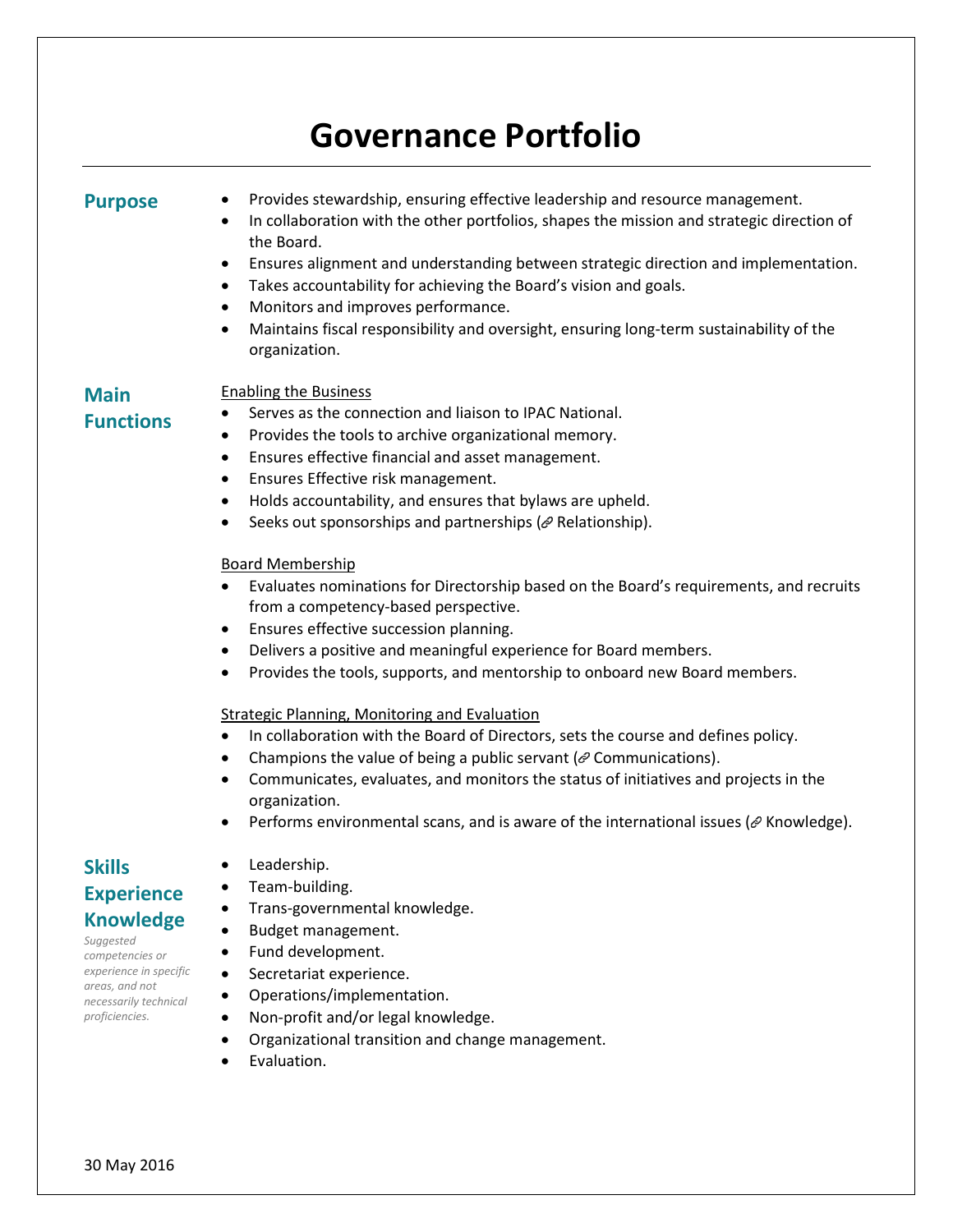## **Desired Outcomes**

- Resources are managed effectively and transparently.
- Board members are meaningfully engaged and are satisfied with their experience.
	- Functional teams and membership feel empowered (e.g. to organize and coordinate activities and programs).
	- Activities are aligned with strategic direction.
	- Performance of the Board and the organization is monitored and evaluated towards continuous improvement.
	- Increased participation and engagement of members ( $\mathcal O$  Relationship).

## **Membership**

### **Chair**

- The Chair shall, when present, preside as Chair at all meetings of the Members of the Society and of the Board, and appoint all officials and portfolios as directed by the Board.
- The Chair shall be a member ex-officio of all portfolios.
- Supports the overall governance process of the Board of Directors and their functional teams.
- Provides guidance and advice to the Board of Directors on their respective portfolios.

For more information, please refer to Article 25 in the bylaws.

#### **Vice-Chair**

- The Vice Chair shall act and perform the duties of the Chair in his/her absence in the conduct of their office.
- During the absence or inability of the Chair and the Vice-Chair, the duties and powers of the Chair shall be exercised by a Director appointed by the Board for that purpose.
- Supports the overall governance process of the Board of Directors and their functional teams.
- Provides guidance and advice to the Board of Directors on their respective portfolios.
- Leads the nomination and election process for the IPAC ERG Board.
- Develops and implements follow-up mechanism for executive responsibilities.
- Develops and implements onboarding activities and materials for new executive members ( $\mathscr O$  Chair and Secretary).

For more information, please refer to Article 26 in the bylaws.

#### **Secretary**

- Keeps facts and minutes of all proceedings on all meetings of IPAC ERG and ensures all notices to be given to Members and to Directors as required by the bylaws.
- Keeps the seal of IPAC ERG and all books, papers, records, correspondence, contracts and other documents belonging to IPAC ERG and shall cause the same to be delivered up when required by the Act or when authorized by the Board to such person as may be named by the Board.
- Liaises with IPAC National on awareness of IPAC National bylaws, and ensures that all updates are communicated to IPAC ERG as required.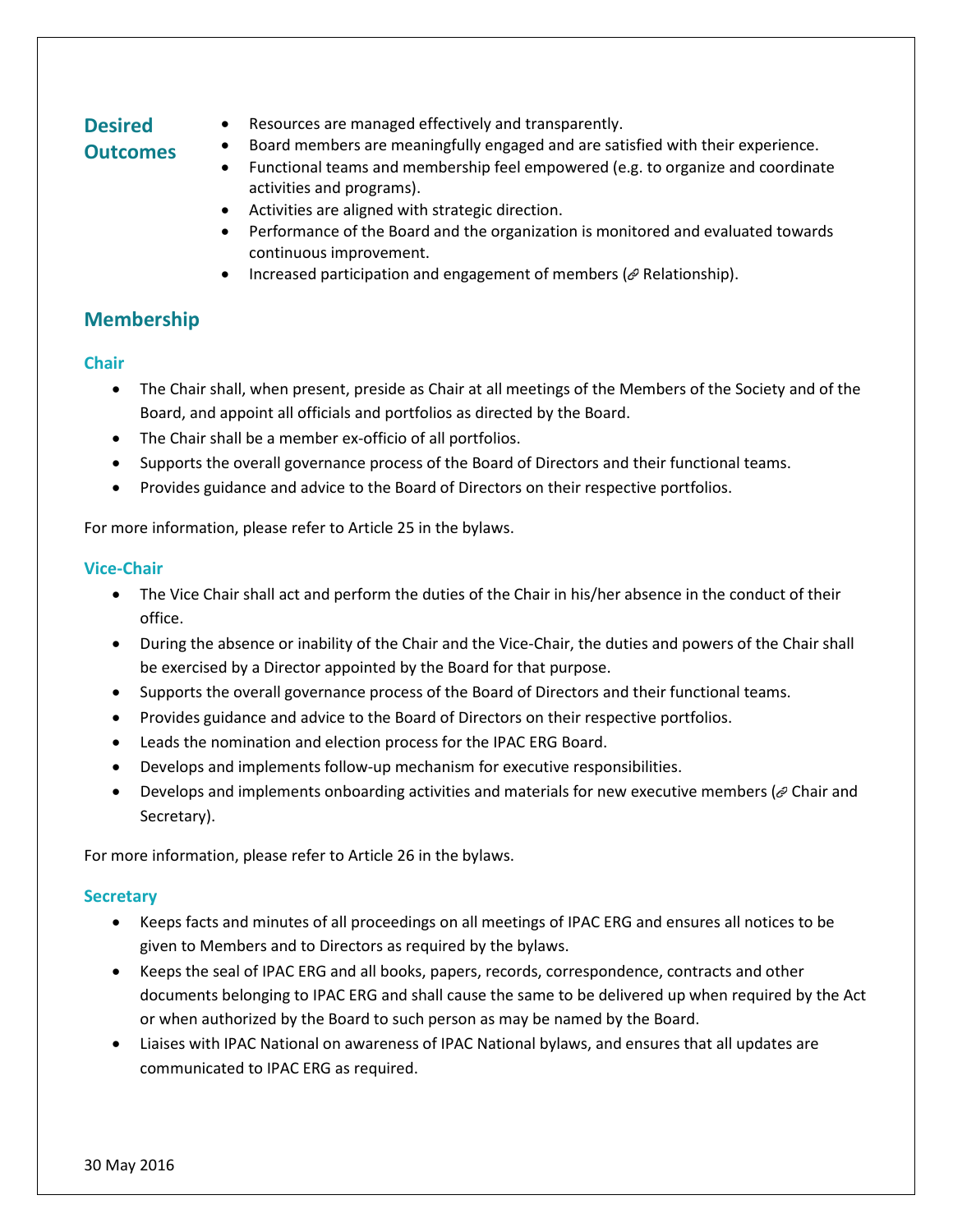- Contributes to the development of the IPAC ERG vision, business plan, and ongoing executive operations.
- Contributes to the development of learning content (program and process) to further the goals and objectives of IPAC ERG Board.
- Ensures that IPAC ERG's organizational memory is recorded and maintained.

For more information, please refer to Article 27 in the bylaws.

#### **Treasurer**

- Ensures funds of IPAC ERG to be received and disbursed in accordance with the directions of the Board, subject to the bylaws.
- Keeps a detailed account of all income from IPAC or any other source, and expenditures including proper vouchers for all disbursements of the IPAC ERG.
- Renders to the Board at regular meetings thereof or whenever required by the Board an account of all transactions of IPAC ERG and the financial position of the organization.
	- o Ensures that monthly financial statements are prepared and presented to the Board in the Treasurer's Report.
- Opens and maintains an account or accounts in the name of IPAC ERG at a chartered bank. All cheques shall be signed by the Chair and by the Treasurer, or in the absence of either, by such other member of the Board as may be designated by that Board.
- Ensures that IPAC ERG Board's expenditures are made in accordance with the approved budget.
- Develops an annual budget, including anticipated revenue sources and expenditures, for approval by the Board.
- Develops and implements financial policies to ensure accountability and control of finances (i.e. ensuring that procedures are observed for financial activities, such as purchasing, accounts payable, etc.)
- Monitors and accounts for sponsorship, whether monetary or in-kind, and ensures that they are accurately reflects in the annual budget.

For more information, please refer to Article 28 in the bylaws.

#### **Past-Chair, and National Representative**

- The Past-Chair and National Representative is responsible for mentorship, knowledge continuity, and ensuring the strategic direction of IPAC ERG. The position also represents IPAC ERG on the IPAC National Board of Directors.
- Provides mentorship and knowledge continuity advice and assistance to IPAC ERG.
- Participates on the Lieutenant Governor's Awards Selection Committee.
- Commits to the work of the organization, attending engagement sessions and providing support to the Board's functional teams.
- Acts in a mentorship capacity to the Board of Directors.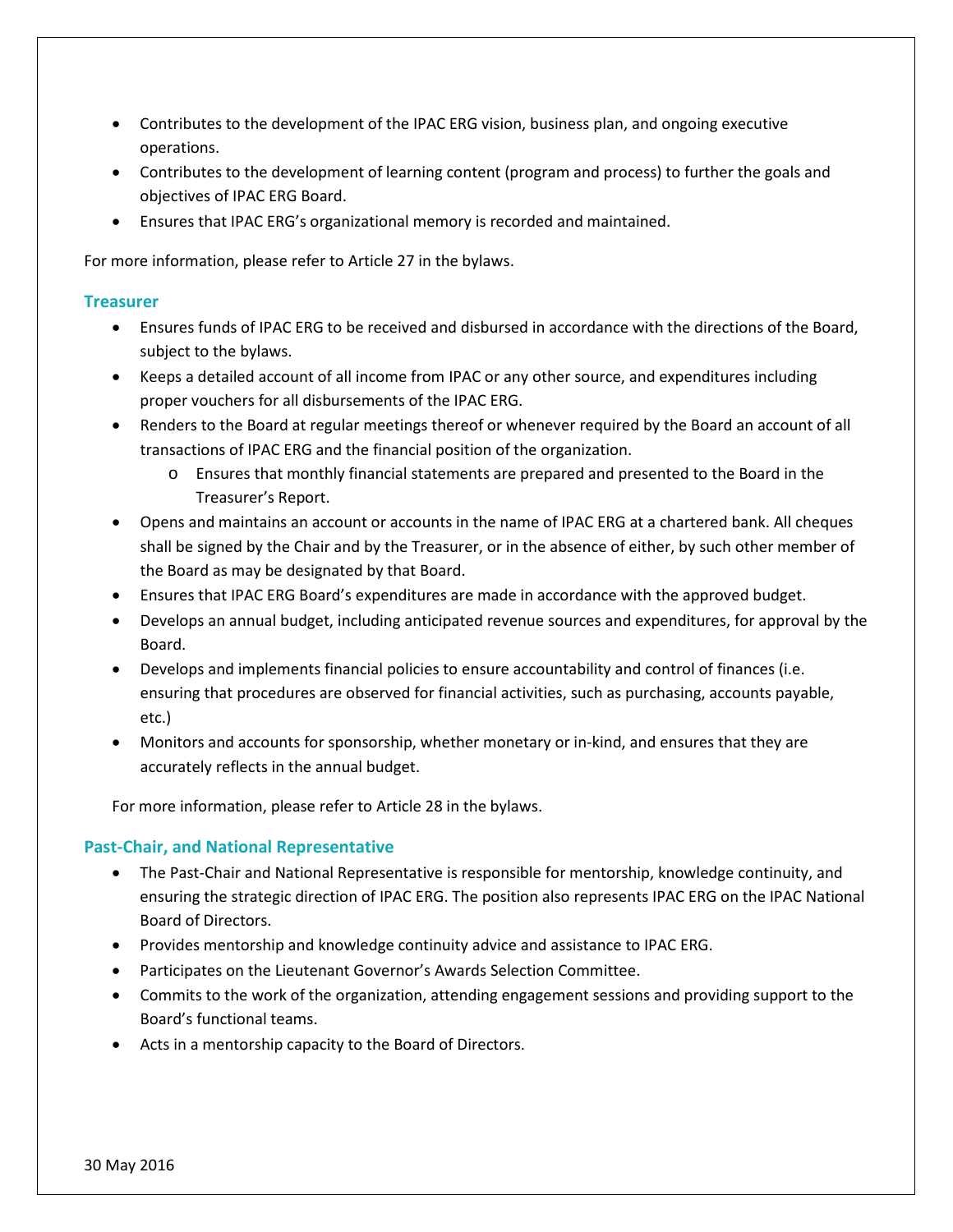### **Functional Team**

The Operations functional team is critical to the success of the Governance portfolio. This team provides advice to the IPAC ERG board on issues related to administration and financial management, and ensures that the Board's administrative requirements are met (including reporting, monitoring, and evaluation).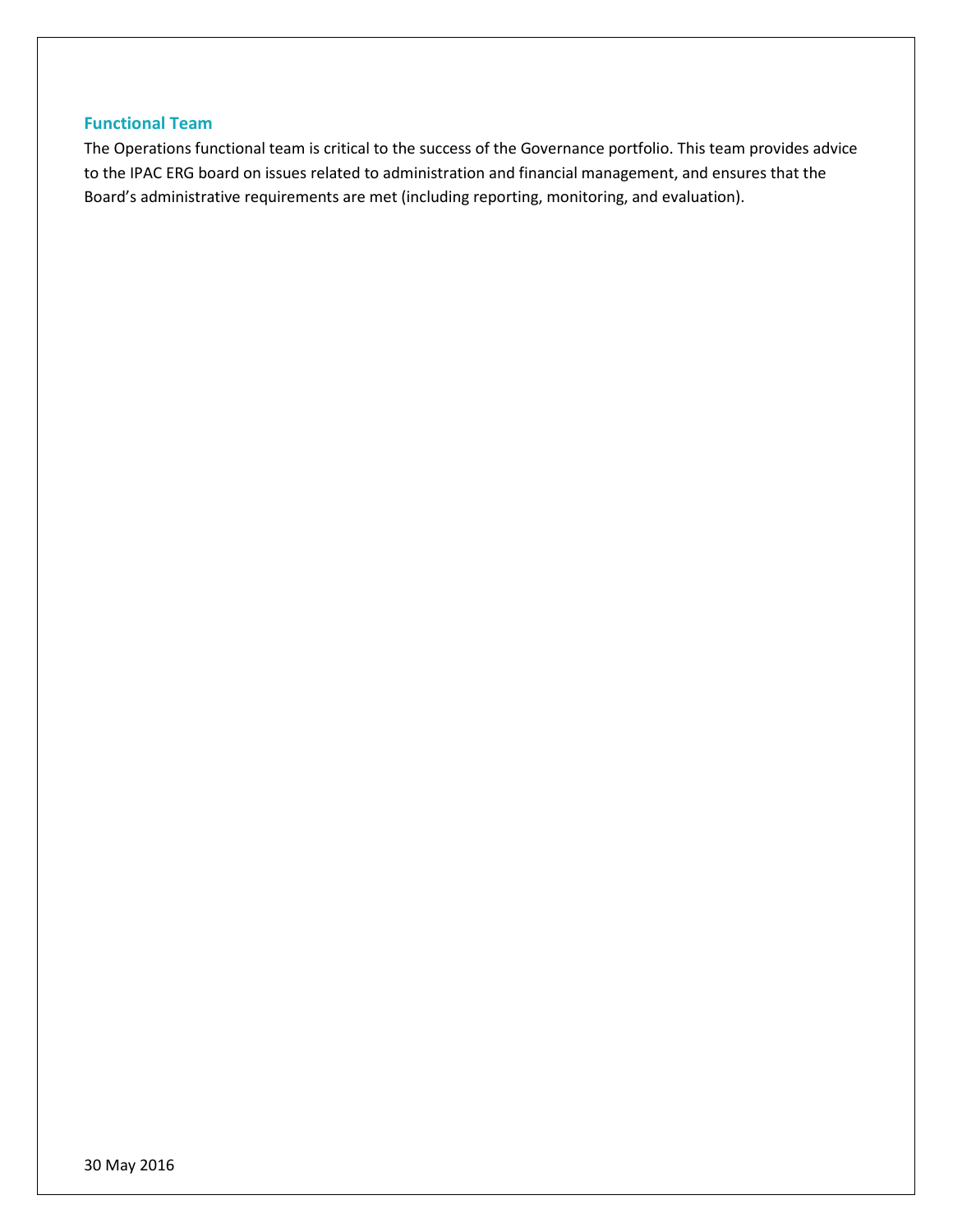# **Knowledge Portfolio**

- **Purpose** Increases membership understanding of government and its jurisdictions.<br>• Communicates knowledge of current and emergent trends.
	- Communicates knowledge of current and emergent trends.
	- Identifies challenges that are internal and external to governments.
	- Creates the space to come up with strategies and recommendations to overcome wicked or complex problems and challenges.
	- Creates the space to exchange knowledge and ideas across boundaries.
	- Serves as a cost-effective alternative for increasing public service capacity.

## **Main Functions**

#### Research and Innovation

- Supports research on relevant topics and innovation in the public service.
- Supports the pracademic culture: a network of people who appreciate the benefits of solving real world challenges by combining practitioner and academic perspectives.
- Ensures effective risk management.

#### Program and Event Planning ( $\mathcal O$  Communications and Knowledge Portfolios)

- Creates a space for the exchange of ideas and knowledge.
- Implements effective event and program planning.
- Delivers effective service initiatives.
- Ensures effective knowledge translation and mobilization.

# **Skills Experience Knowledge**

*Suggested competencies or experience in specific areas, and not necessarily technical proficiencies.*

- Leadership.
- Adult education.
- Professional development.
- Academic networks.
- Foresight.
- Public policy.
- Small group facilitation.
- Event management.
- Knowledge translation and mobilization.

# **Desired Outcomes**

- Board and membership have an increased understanding of:
	- o the structure of government;
		- o current and emergent trends;
		- o critical challenges that are internal and external to their organization;
		- o strategies that will help them overcome barriers; and
		- o managing the disruptive economy.
- IPAC ERG provides value to its members by providing an alternative for members to obtain knowledge.
- Members are learning and applying the knowledge they have obtained.
- Systematic and intentional approach to selecting topics and event formats to showcase.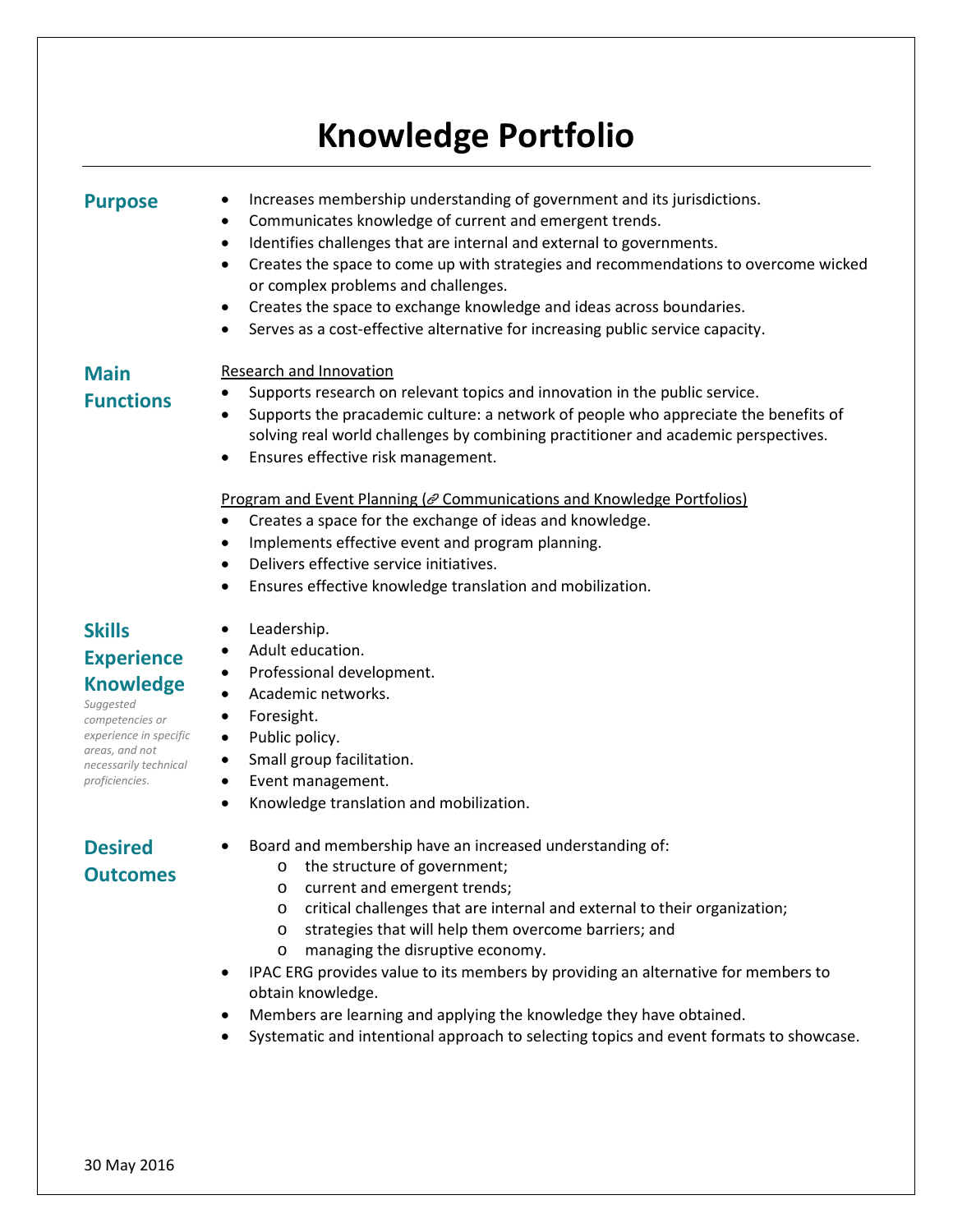# **Relationships Portfolio**

**Purpose** • Connects to Internal and external dimensions of the organization.<br>• Creates a welcoming environment and attracts neonle to attend e

- Creates a welcoming environment and attracts people to attend events and programs.
- Creates an increased trust and ability to work across boundaries (i.e. Portfolios) through interconnectivity and building a shared understanding of the issues.
- $\bullet$  Integrates services amongst all portfolios and their functional teams ( $\mathcal O$  Governance).
- Increases capacity of the organization through effective human resource management.

## Building Networks

# **Main Functions**

- Cross-government liaison.
- Engagement of members, partners, stakeholders, and Board members.
- Connecting and engaging new public servants.
- Sponsorships and partnerships ( $\mathcal O$  Governance).

#### Membership, Resource Management and Evaluation

- Volunteer management and satisfaction.
- Membership management and satisfaction.
- Partnership management and satisfaction.

#### Program and Event Planning ( $\mathcal O$  Communications and Knowledge Portfolios)

- Building opportunities to connect.
- Celebration.
- Recognition.
	- o Implements activities and events designed to recognize excellence in the public sector within the Capital Region (e.g. the Lieutenant Governor's Awards).
	- o Makes submissions and applications to awards on behalf of IPAC ERG, as warranted.
- Event planning.
- Program planning.
- Service initiatives.

# **Skills Experience**

### **Knowledge**

*Suggested competencies or experience in specific areas, and not necessarily technical proficiencies.*

• Recruitment.

• Leadership.

- Mentorship/Coaching.
- Talent management.
- Event management.
- Community engagement and outreach.
- Volunteer management.
- Network building and strong interpersonal skills.

# **Desired Outcomes**

- Opportunities for collaborative work.
- Ability for shared and integrated resources between portfolios. ( $\mathcal O$  Governance)
- Facilitated shift in the way we approach our goals.
- Knowledge transfer.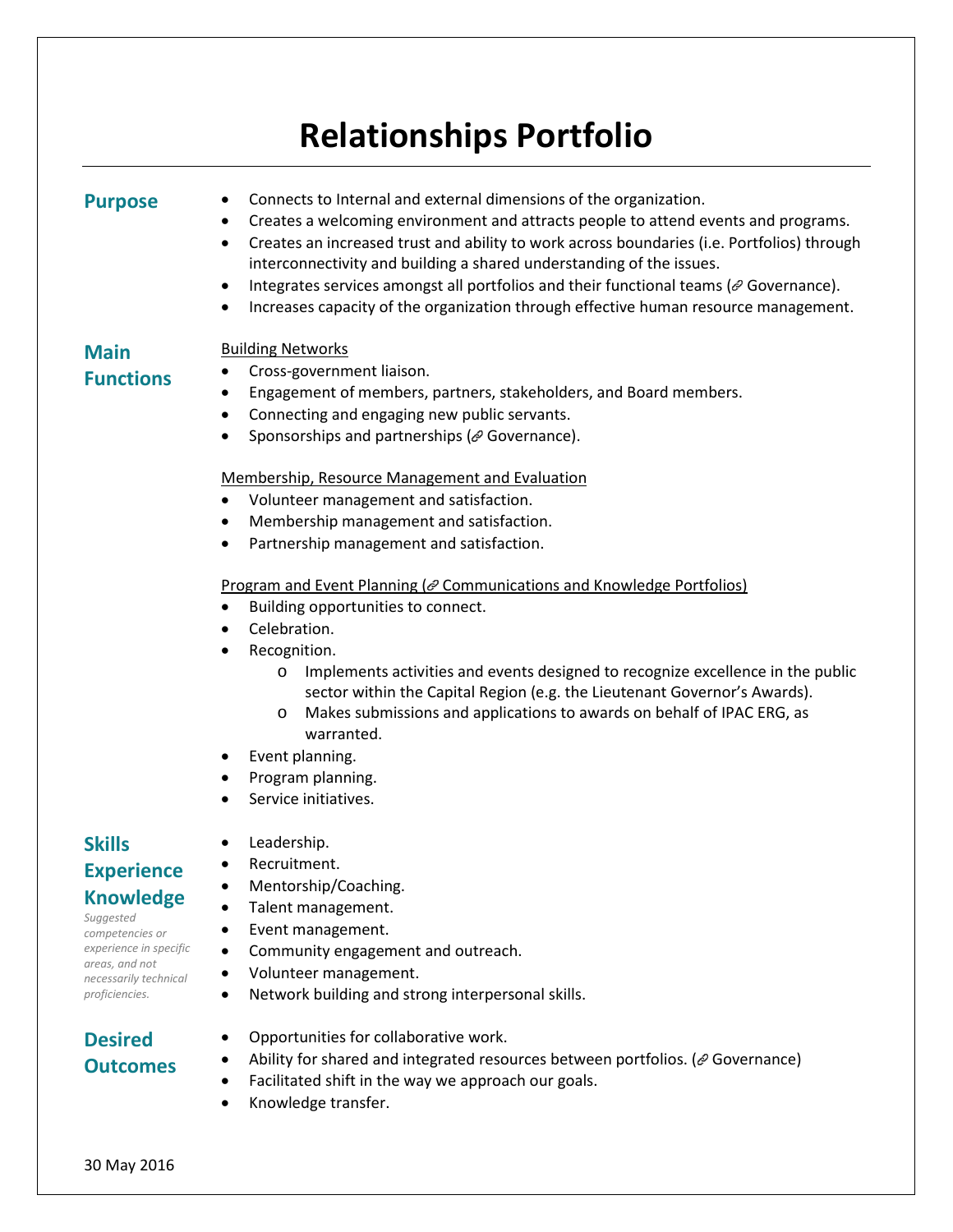- Strengthened relationships and growth in our networks.
- Partners and sponsors invest in IPAC ERG and they are satisfied with their investment.
- Volunteers are meaningfully engaged and are satisfied with their experience.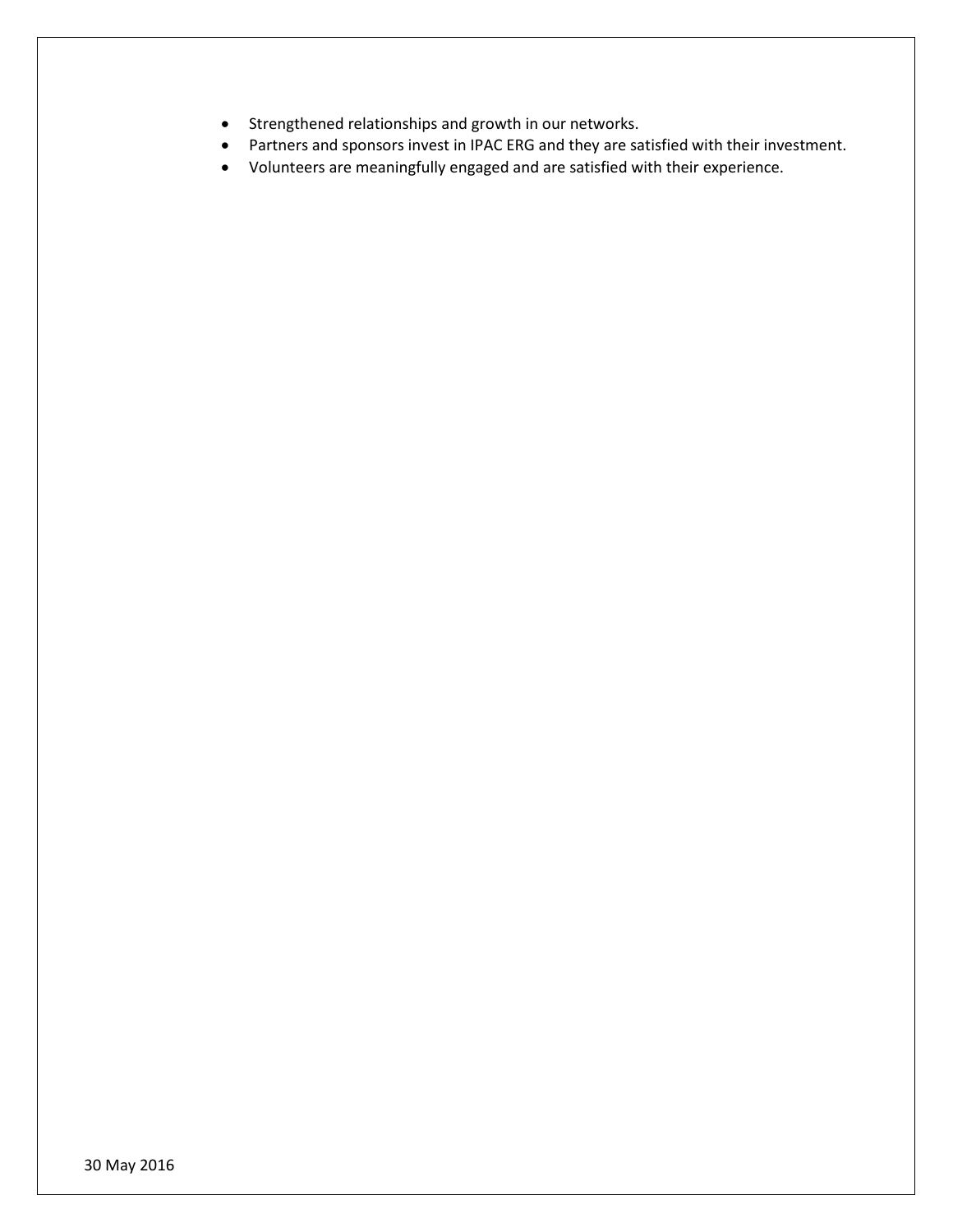# **Communications Portfolio**

### **Purpose**

*Connect Engage Collaborate Recruit*

- Encourages the heart, inspiration, and passion.
- Articulates what IPAC is in a clear and concise way.
- Ensures membership, stakeholders and Board members are connected to the activities of the organization.

#### Communications

# **Main Functions**

- Champions the value of being a public servant.
- Effectively communicates the Board's vision, goals and objectives, and initiatives to members and stakeholders.
- Alignment of communications with IPAC National ( $\mathcal O$  Governance).

#### Marketing and Promotion

- Manages branding and key messages of the organization.
- Generates interest and attracts members and non-members to the activities of the organization.

#### Program and Event Planning ( @ Communications and Knowledge Portfolios)

- Celebration
- Recognition.
- Awareness.

# **Skills Experience Knowledge**

*Suggested competencies or experience in specific areas, and not necessarily technical proficiencies.*

# **Desired Outcomes**

- Leadership.
- Narrative development.
- Digital communications/multimedia understanding.
- Brand management. • Promotion, engagement and marketing strategies.
- Communication strategies.
- Relationships management (e.g. IPAC National and functional teams ( $\mathscr P$  Relationships))
- Elevator pitch developed.
- Information is shared across different orders of government.
- Time for annual reflection is coordinated.
- Connect on how we communicate as a Board.
- People feel informed.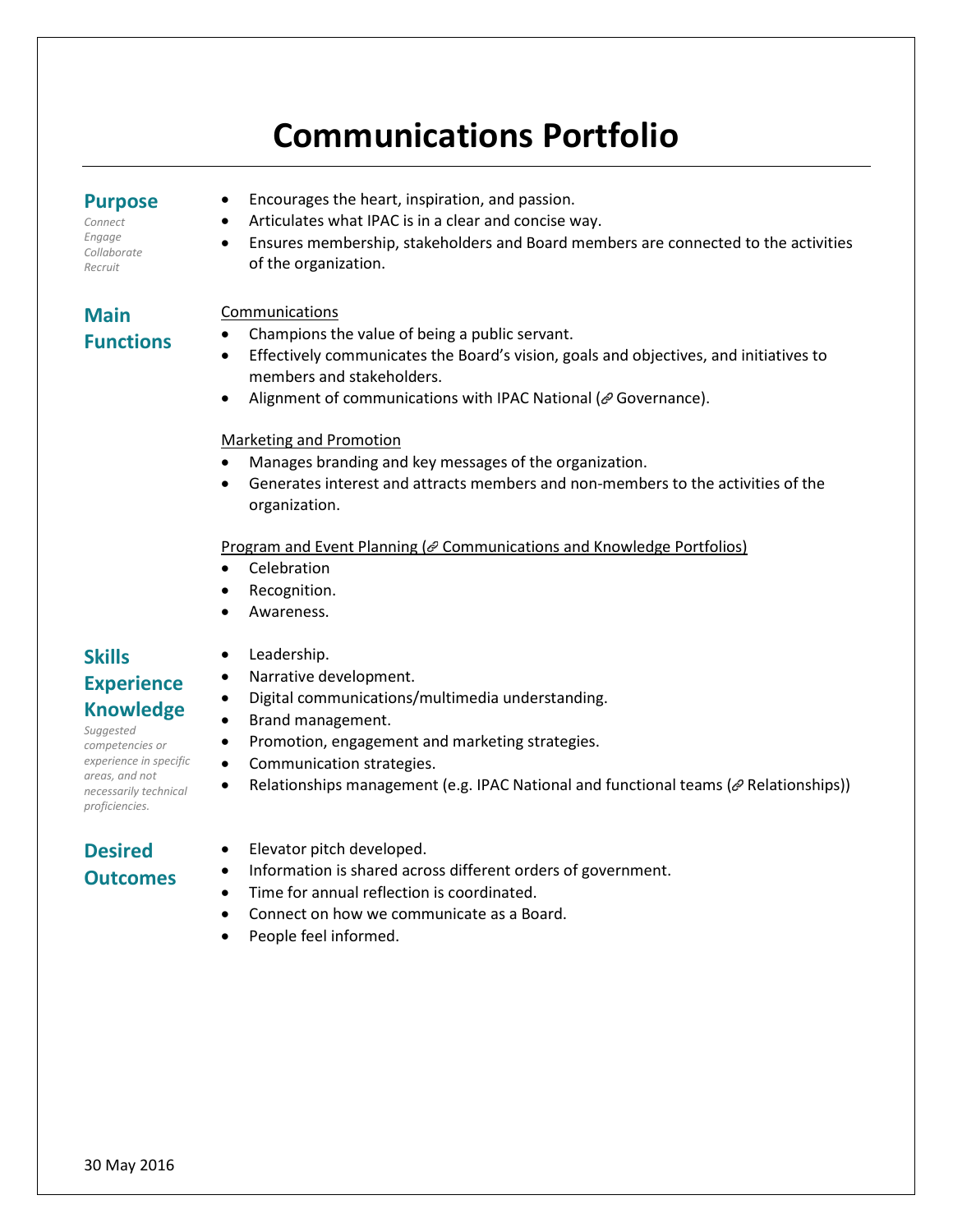# **Board Process and Operations**

## **Process and Operations**

#### **Membership**

- Membership on the Board is voluntary, and no remuneration will be paid by the Board for serving as a Director. (15.6)
- Should a vacancy occur on the Board, the Board may appoint a member to fill the vacancy for the balance of the term the person replaced. (15.5)
- Notwithstanding any other provision contained in the bylaws, a Director may be removed from office at any time by Special Resolution of the Members. (15.8)
- The Director shall continue in office until their respective successors are appointed in accordance with the bylaws. (21.1)

#### **Frequency**

- Regular meetings of the Board are held on dates and times that are established at the Board's strategic planning session, which occurs at the start of the Board's term.
- The Board shall meet a minimum of six (6) times a year, including once immediately following the Annual General Meeting. (17.1)
- Special meetings may be called by the Board Executives when they deem appropriate and adequate notice will be provided prior to the meeting.
- Board meetings may be formally called by the Chair, Vice-Chair, and any Director on the direction in writing of two (2) Directors. (17.4)

#### **Preparation**

- The Secretary creates the agenda for Board meetings following consultation with the Board Executives and Portfolio Directors.
- The Secretary ensures that all Directors have the information required with adequate time to complete proper preparation for each meeting.

#### **Attendance**

- Should a Director of the Board miss three (3) meetings without sufficient explanation to the Board, the Board at its discretion, may remove the Director from the Board by a vote of 2/3 of the elected or appointed Directors of the Board. (15.7).
- The Chair, or in the absence of the Chair, the Vice-Chair, shall preside over meetings of the Board. In the absence of both, the Board shall appoint one of the remaining Directors to preside. (17.2)
- A Director may participate in a meeting of the Board or of a committee of the Board by means of telephone conference, or such other means that permits each Director to hear and be heard at such meeting. (17.5)